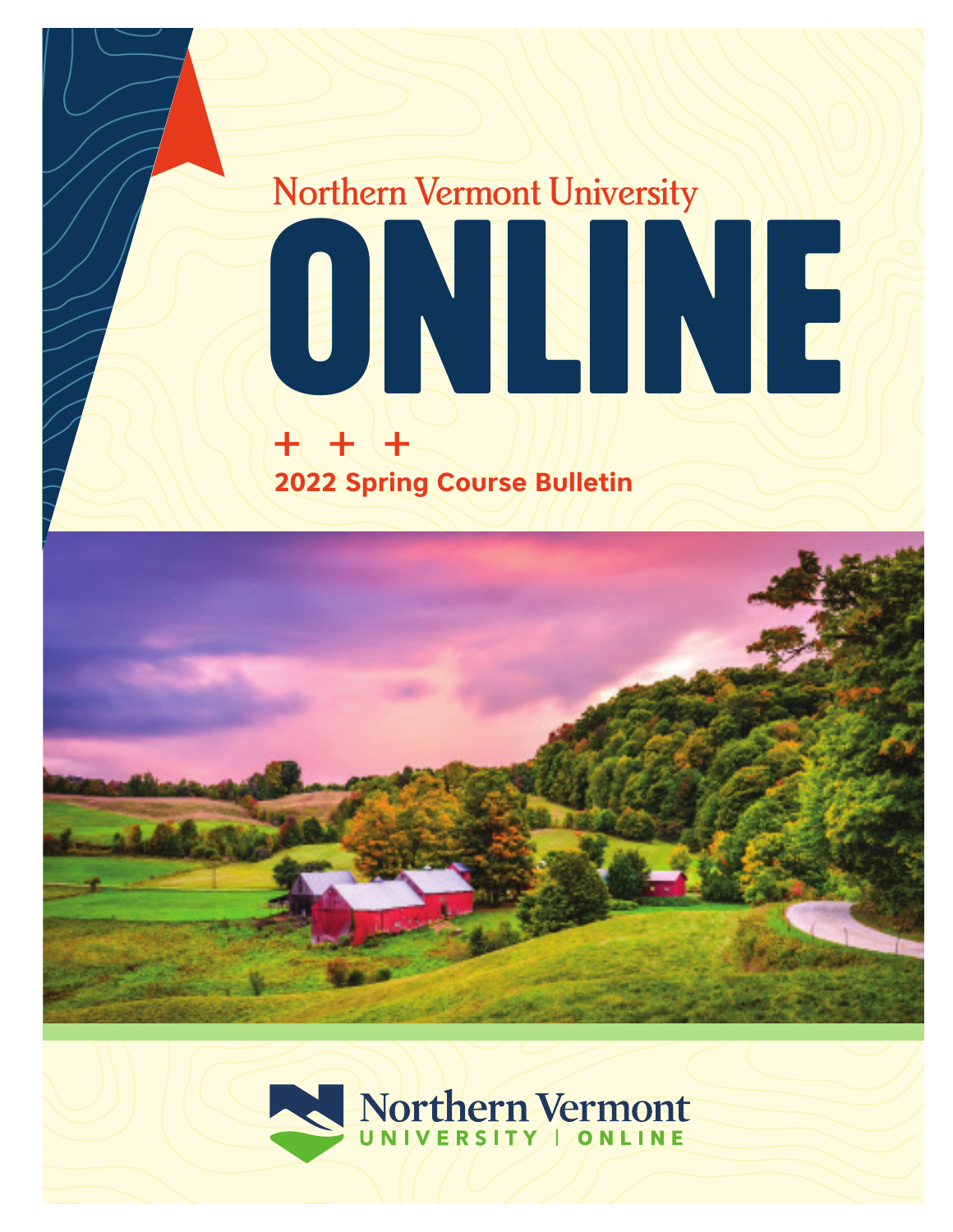# Spring Registration Begins December 15, 2021.

**TERMS and TUITION:** NVU Online courses are listed in their own term. Courses in the spring 2020 semester will be listed under the term "N22SPO – NVU Online Spring 2022." NVU Online students who have opted to be "100% Online" and take online classes exclusively from NVU will receive the 25% discounted rate of \$350/credit. These students are limited to courses in the "NVU Online Spring 2022" term and ONLINE courses in the "NVU Spring 2022" term. Students who have opted for the "Hybrid Online" option have the flexibility to take NVU Online classes, traditional classes on the Johnson and Lyndon campuses, or traditional or online classes at other VSCS institutions. "Hybrid Online" students will be charged at the standard NVU in-state or out-of-state tuition rates determined by residency: \$469/credit for in-state and \$1,040/credit for out-of-state students. NVU Online sends out a registration reminder email that indicates whether you are "100% Online" or "Hybrid Online" but students can also contact the advising office at 802.635.1275 or NVUOnlineAdvising@NorthernVermont.edu to confirm.

**PAYMENT:** Details are available on the Vermont State Colleges System Portal login page at https://portal.vsc.edu. On the left of your screen under "Self Service", choose "Click here to visit Self Service" to locate your bill. A \$100 late fee will be applied if your bill is not paid by February 3, 2022.

**FINANCIAL AID:** Make sure your file is complete with Student Administrative Services by viewing your Financial Aid Document Status on Web Services. All correspondence will be sent to your NVU email account. If you need assistance, please contact Student Administrative Services at 802-635-1671 or email FinancialAid@ northernvermont.edu.

**TECHNOLOGY REQUIREMENTS:** NVU Online courses require students to use the Canvas learning management system on a weekly basis throughout the term. In order to ensure that students can access their course content in Canvas without problems, students should comply with NVU Online's minimum technical requirements. Failure to meet these standards means that NVU technical support may not be able to resolve technical issues a student is having.

**TEXTBOOKS:** Textbooks are available through the NVU Bookstore. Textbook details for specific courses are available at https://www. northernvermont.edu/find-book. Call 802-635- 2503 to obtain prices and order books or order online at http://NorthernVermont.edu/Bookstore.

**WAITLIST ENROLLMENT:** The capacity of most online courses is 22 students, but up to four additional waitlisted students can be added to an online course. Waitlisted students will be added to courses in order based on their program code.

Additional sections of a course will be created as appropriate to ensure that students have access to the courses they need. Please sign up for the waitlist only if you are certain you will take the course if added.

**NVU EMAIL:** NVU email is the official and primary means of communication with all students, accepted and/or enrolled. All University email communication with students, faculty, and other University personnel should use the NVU email account. You are responsible for reading all information sent to your NVU email account.

# **IMPORTANT INFORMATION ABOUT ONLINE COURSES**:

**All students are registered in online courses using their NVU email address. If you need assistance logging into your NVU email account, contact the Help Desk at http://helpdesk.vsc.edu or 802-635-1415.**

For many students an online course is a new experience. Although flexible, the workload is often greater than courses in the classroom. To get started in your online course, log onto the VSCS portal at https://portal.vsc.edu with your user name and password. Select the Canvas link then click on the name of your online course to access it.

# **QUANTITATIVE REASONING ASSESSMENT EXAM FOR NVU ONLINE STUDENTS | SPRING 2020**

All students, except those who have an Associate degree, must take and pass the Quantitative Reasoning Assessment (QRA) or MAT 1080: Intro to Quantitative Reasoning. The QRA, MAT 1080, or an Associate degree is a pre-requisite for taking a quantitatively enriched (QE) course. All students must take a QE course to meet the Graduation Standard in Quantitative Reasoning.

To register for a first attempt of the exam, use the section GRS-2000-NO21. To register for a second attempt of the exam, use the section GRS-2000-NO22.

The QRA will appear on your portal page in your online course section. You can take the exam wherever you have access to the Internet and whenever you like between the first and last days of the semester. There is no cost to take this assessment. Two attempts are allowed.

# **CHALLENGE EXAM FOR ENG 1220 RHETORICAL EXPRESSION**

(EDP-3999-NJ21K CHALLENGE EXAM – RHET. EXPR.)

To be eligible for graduation, all students of Northern Vermont University must demonstrate college-level skill in writing. To meet this purpose, all NVU Online students must pass a course, Rhetorical Expression (ENG 1220), or the Challenge Exam for the course (EDP-3999-NJ21K). Those who pass the course satisfy the university's general education requirement and graduation standard in writing. Passing the Challenge Exam satisfies the university's graduation standard in writing but NOT the general education requirement.

A student may attempt the Challenge Exam only once. Students who are unsuccessful with the Challenge Exam must take and pass ENG 1220.

Also, students who want to take the Challenge Exam should do so early in their programs. A student may not take the Challenge Exam in her/his final semester. If the requirement is left to the final semester, a student must take ENG 1220.

To take the exam, students must register for EDP 3999-NJ21K Challenge Exam – Rhet. Expr. and pay a non-refundable fee of \$100

# **INFORMATION-LITERACY GRADUATION STANDARD**

In order to meet the information-literacy graduation standard, all students must complete the online tutorial (TILT) and earn a score of at least 80% on all quizzes. To take the tutorial, register for GRS-3000-NO21.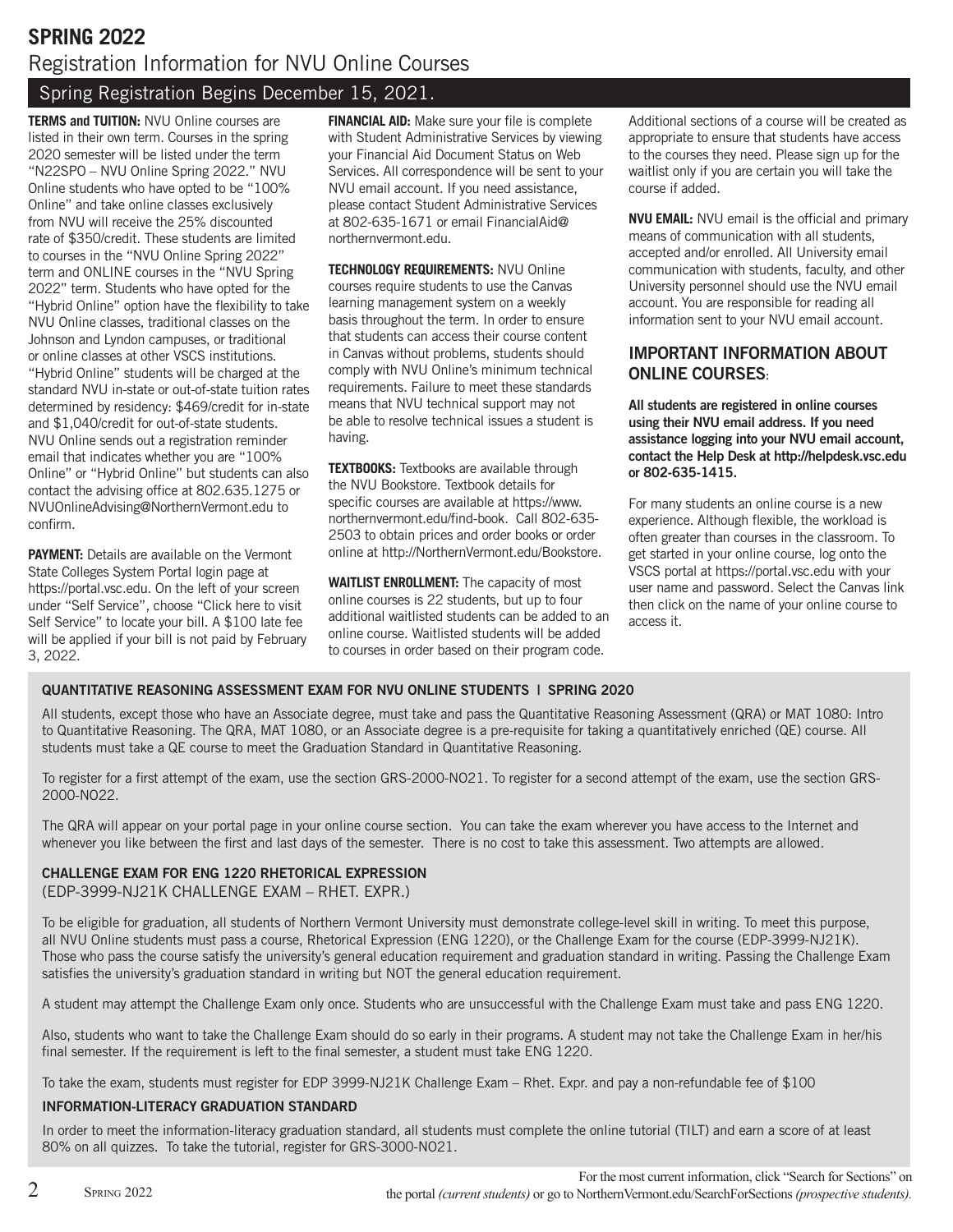\*Indicates registration for non-NVU Online students begins December 15.

**15 - Week Online Courses (NO21, NO22, NO21H) Jan. 25 to May 13: Spring Break is observed April 5-11; Deadline to add 1/31/22; Last day to drop 2/7/22; Last day to withdraw 3/30/22**

| Section #            | <b>Course Title</b>                            | # Credits | Instructor           | <b>Details</b>                                                                                  |
|----------------------|------------------------------------------------|-----------|----------------------|-------------------------------------------------------------------------------------------------|
| ACC 2122 NO21        | <b>Managerial Accounting</b>                   |           | Strong, Theresa      | PR: ACC 2121                                                                                    |
| ACC 2202 NO21        | Intermediate Accounting II                     | 4         | Havens, Brandy       | PR: ACC 2201                                                                                    |
| ACC 4050 NO21        | <b>Audit &amp; Assur Services</b>              | 3         | Jordan, Odessa       | PR: ACC 3012, ACC 2202 or ACC 4010                                                              |
| AHS 4810 NK21K       | (formerly WAM 4810) Internship in AHS          | $1 - 12$  | Valdez, Maria        | PR: Internship contract required by the first day of the semester                               |
| ANT 3020 NO21        | Religion, Culture & Alt Reality                | 3         | Thompson, Nancy      |                                                                                                 |
| ANT 4010 NO21        | Anthropology of Death                          | 3         | Sakyi-Addo, Anaafi   |                                                                                                 |
| BIO 1210 NO21        | Intro to Biology                               | 4         | Cooke, Suzanne       | PR: College-level mathematics competency                                                        |
| BIO 2012 NO21        | Anatomy & Physiology II                        | 4         | Billings-Berg, Sarah | PR: BIO 2011                                                                                    |
| BUS 2230 NO21        | <b>Principles of Marketing</b>                 | 3         | Mosley, Amy          |                                                                                                 |
| BUS 3131 NO21        | <b>Business Law I</b>                          | 3         | Ware, Tom            | PR: BUS 2020 or BUS 2015                                                                        |
| BUS 3440 NO21        | Ecotourism & Sustainability                    | 3         | Sauls, Bradley       |                                                                                                 |
| <b>BUS 4810 N21K</b> | Internship in BUS                              | $1 - 12$  | Leete, Rick          | PR: Internship contract required by the first day of the semester                               |
| CHE 1055 NO21        | Gen Org & Bio Chem                             | 4         | Snow, Mary           |                                                                                                 |
| CRJ 1010 NO21        | Intro to Criminal Justice                      | 3         | David, Michael       |                                                                                                 |
| CRJ 2220 NO21        | <b>Environmental Justice</b>                   | 3         | Lamphere, Renee      |                                                                                                 |
| CRJ 3250 NO21        | Terrorism                                      | 3         | Prince, David        | PR: CRJ 1010 or sophomore standing                                                              |
| ENG 1220 NO21        | Rhetorical Expression                          | 3         | Abbene, Darcie       |                                                                                                 |
| ENV 1110 NO21        | Intro to Environmental Problems                | 3         | Varner, Cari         |                                                                                                 |
| HIS 1212 NO21        | American History II                            | 3         | Thompson, Nancy      |                                                                                                 |
| HIS 3080 NO21        | Colonial America: History & Life               | 3         | Williams, Robert     |                                                                                                 |
| HIS 3142 NO21        | 20th Century US History II                     | 3         | Madden, Karen        |                                                                                                 |
| INT 4950 NO21        | QE: Senior Sem Prof Studies                    | 3         | Beattie, Amy         | PR: TILT (GRS-3000), ENG-1220, and MAT-1080 or GRS-2000                                         |
| MAT 1021 NO21        | Intermediate Algebra                           | 3         | Fernandez, Heidi     | PR: College level mathematics competency                                                        |
| MAT 1080 NO21        | <b>Quantitative Reasoning</b>                  | 3         | Lusk, Angela         | PR: Level 3 mathematics placement or equivalent                                                 |
| MAT 2021 NO21        | Statistics I                                   | 3         | Beyer, Brian         | PR: MAT 1221, MAT 1020, or MAT 1210 or equivalent; with a<br>"C-" or better                     |
| POS 3170 NO21        | <b>US Constitutional Law</b>                   | 3         | Ware, Tom            | PR: POS 1010 or POS 1020                                                                        |
| POS 3210 NO21        | <b>Canadian Politics</b>                       | 3         | Plazek, David        |                                                                                                 |
| PSY 1010 NO21        | Intro to Psychology                            | 3         | Rainville, Brady     |                                                                                                 |
| PSY 2410 NO21        | QE: Research Methods in Psy                    | 3         | Sparrow, John        | PR: PSY 1010, MAT 1080 or GRS 2000                                                              |
| PSY 4035 NO21        | <b>Forensic Psychology</b>                     | 3         | Link, Alison         |                                                                                                 |
| PSY 4051 NO21        | <b>Counseling Theory &amp; Practice</b>        | 3         | Welter, Valerie      | PR: PSY 1010                                                                                    |
| PSY 4340 NO21        | <b>Fundamentals of Community Mental Health</b> | 3         | Bickerstaff, Meghan  | PR: PSY-1010, Junior standing                                                                   |
| PSY 4770 NO21        | Senior Seminar in PSY                          | 1         | Thorndike, Edward    | PR: PSY 1010 and PSY 3345; or permission of instructor.                                         |
| PSY 4810 NJ21K       | Internship in PSY                              | $1 - 12$  | Thorndike, Edward    | PR: Internship contract required by first day of the semester.                                  |
| SOC 3020 NO21        | <b>Environment &amp; Society</b>               | 3         | Pearcey, Matthew     |                                                                                                 |
| SOC 3060 NO2         | Sex & Intimacy                                 | 3         | Boyd, Maryann        |                                                                                                 |
| SOC 3080 NO21        | Wellness & Alt Med                             | 3         | Mandych, Lauren      |                                                                                                 |
| SOC 3130 NO21        | <b>Mass Media Society</b>                      | 3         | Pearcey, Matthew     |                                                                                                 |
| SOC 4010 NO21        | <b>Family Violence</b>                         | 3         | Prescott, Kelli      | PR: ANT 1010 or SOC 1010 or permission of instructor                                            |
| SSC 4720 NO21        | Senior Thesis/Capstone                         | 3         | Phipps, Ava          | Senior standing. Permission. Restricted to Global Studies and<br><b>Criminal Justice Majors</b> |
| WAM 3030 NO21        | QE: Appl Herbal Pharmacology                   | 3         | Mandych, Lauren      | PR: SOC 1040 or SOC 3080 and MAT 1080 or GRS 2000                                               |
| WAM 3080 NO21        | Homeopathy II                                  | 3         | Mack, Sallie         | PR: WAM 2080                                                                                    |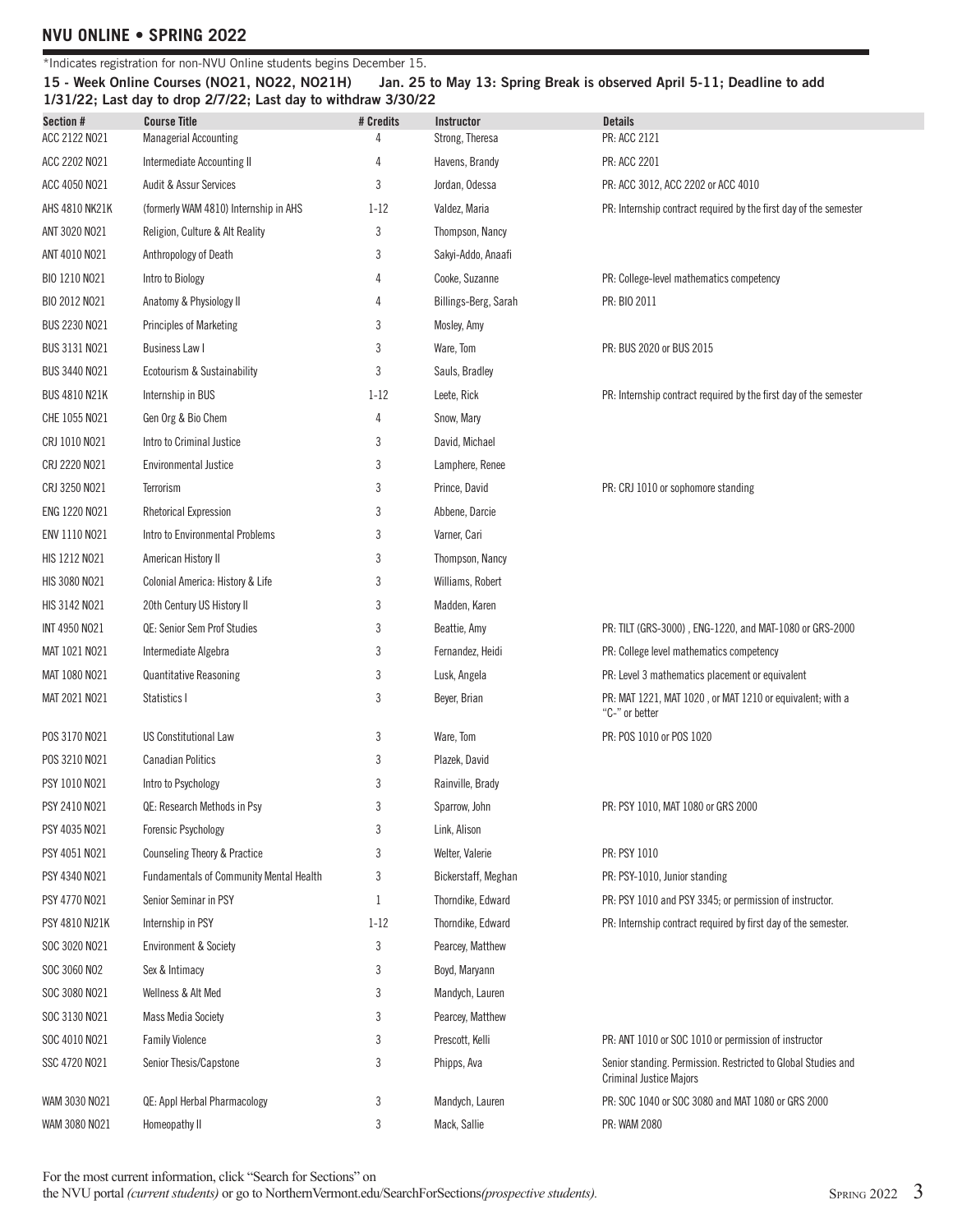### **7 - Week Accelerated Online Courses Module 1 (NO21A)**

**Jan. 25 to Mar. 13 ; Deadline to add 1/27/22; Last day to drop 1/30/22; Last day to withdraw 2/21/22**

*Please note that 7-week sections are for NVU Online students only.*

| Section #             | <b>Course Title</b>           | # Credits | Instructor          | <b>Details</b>                                    |
|-----------------------|-------------------------------|-----------|---------------------|---------------------------------------------------|
| ANT 3140 NO21A        | Yoga and Ayurveda             | 3         | Cavanagh, Surinda   | PR: SOC 1040 or SOC 3080                          |
| ART 2301 NO21A        | Photography I                 | 3         | Allen, Zachary      |                                                   |
| <b>BUS 1210 NO21A</b> | Intro Bus Software & Info Sys | 3         | Haney, John         |                                                   |
| BUS 2140 NO21A        | Personal Finance              | 3         | Vanderpal, Geoffrey |                                                   |
| <b>BUS 2280 NO21A</b> | Intro to Business Ethics      | 3         | Leete, Rick         |                                                   |
| CRJ 2050 NO21A        | Criminology                   | 3         | Lear, Amy           |                                                   |
| ENG 1220 NO21A        | <b>Rhetorical Expression</b>  | 3         | Langella, Peter     |                                                   |
| HIS 3165 NO21A        | QE: Vermont History           | 3         | Madden, Karen       | PR: MAT 1080 or GRS 2000                          |
| HUM 3030 NO21A        | The Mythic Journey            | 3         | Lambert, Raymond    |                                                   |
| HUM 3125 NO21A        | Religions of the World        | 3         | Lambert, Raymond    |                                                   |
| MUS 3220 NO21A        | <b>History of Blues</b>       | 3         | Stats, Clyde        |                                                   |
| PSY 1035 NO21A        | The Psychology Major          | 3         | Rainville, Brady    |                                                   |
| PSY 2040 NO21A        | Social Psychology             | 3         | Davis, Kathryn      | PR: Sophomore standing                            |
| PSY 3010 NO21A        | Theories of Personality       | 3         | Lahav, Ran          | PR: PSY 1010                                      |
| PSY 3070 NO21A        | Abnormal Psychology           | 3         | TBD                 | PR: PSY 1010                                      |
| SOC 3240 NO21A        | QE: Nutrition and Food Soc    | 3         | Altman, Andrea      | PR: SOC 1040 or SOC 3080 and MAT 1080 or GRS 2000 |
| SOC 4740 NO21A        | Senior Health Care Seminar    |           | TBD                 |                                                   |

### **7 - Week Accelerated Online Courses Module 2 (NO21B)**

**Mar. 21 to May 8 ; Spring Break is NOT observed; Deadline to add 3/23/22; Last day to drop 3/26/22; Last day to withdraw 4/18/22** *Please note that 7-week sections are for NVU Online students only.* 

| Section #             | <b>Course Title</b>              | # Credits | Instructor              | <b>Details</b>                                                           |
|-----------------------|----------------------------------|-----------|-------------------------|--------------------------------------------------------------------------|
| AACC 1010 NO21B       | <b>Computerized Accounting</b>   | 3         | Chmiel, Anthony         | PR: ACC 1020 or ACC 2121                                                 |
| AHS 1010 NO21B        | <b>Health Issues</b>             | 3         | Cowan, Wendy            |                                                                          |
| ANT 3130 NO21B        | <b>Culture &amp; Personality</b> | 3         | Sakyi-Addo, Anaafi      |                                                                          |
| <b>BUS 3230 NO21B</b> | <b>QE:Financial Management</b>   | 3         | Vanderpal, Geoffrey     | PR: ACC 1020 or 2101 or 2121 or 2122 or 2125 and MAT 1080 or<br>GRS 2000 |
| <b>BUS 3240 NO21B</b> | <b>Global Business</b>           | 3         | Sheikh, Sara            |                                                                          |
| <b>BUS 3250 NO21B</b> | Org Behavior & Management        | 3         | Ortloff-Wensell, Nicole | PR: BUS 2020, BUS 2015 or BUS 1340                                       |
| CRJ 3130 NO21B        | <b>Wrongful Convictions</b>      | 3         | Hoffman, Stephanie      | PR: CRJ 2050                                                             |
| ENG 1220 NO21B        | <b>Rhetorial Expression</b>      | 3         | Langella, Peter         |                                                                          |
| MUS 3330 NO21B        | Worlds of Music                  | 3         | Nickerson, Summer       |                                                                          |
| PSY 3230 NO21         | Psychology of Gender             | 3         | Welter, Valerie         |                                                                          |
| SOC 1010 NO21B        | Introduction to Sociology        | 3         | DeHart, Gretchen        |                                                                          |
| SOC 3050 NO21B        | Gender & Society                 | 3         | DeHart, Gretchen        |                                                                          |
| SOC 3230 NO21B        | Alt Medicine, Sci & Disease      | 3         | Valdez, Maria           | PR: SOC 3080                                                             |
| SOC 4030 NO21B        | Global Hith Div & Pol            | 3         | Valdez, Maria           |                                                                          |
| WAM 2060 NO21B        | Naturopathic Medicine            |           | TBD                     |                                                                          |
| WAM 3020 NO21B        | Chinese Med & Acupunture II      | 3         | Hershberg, Corey        | PR: WAM 2020                                                             |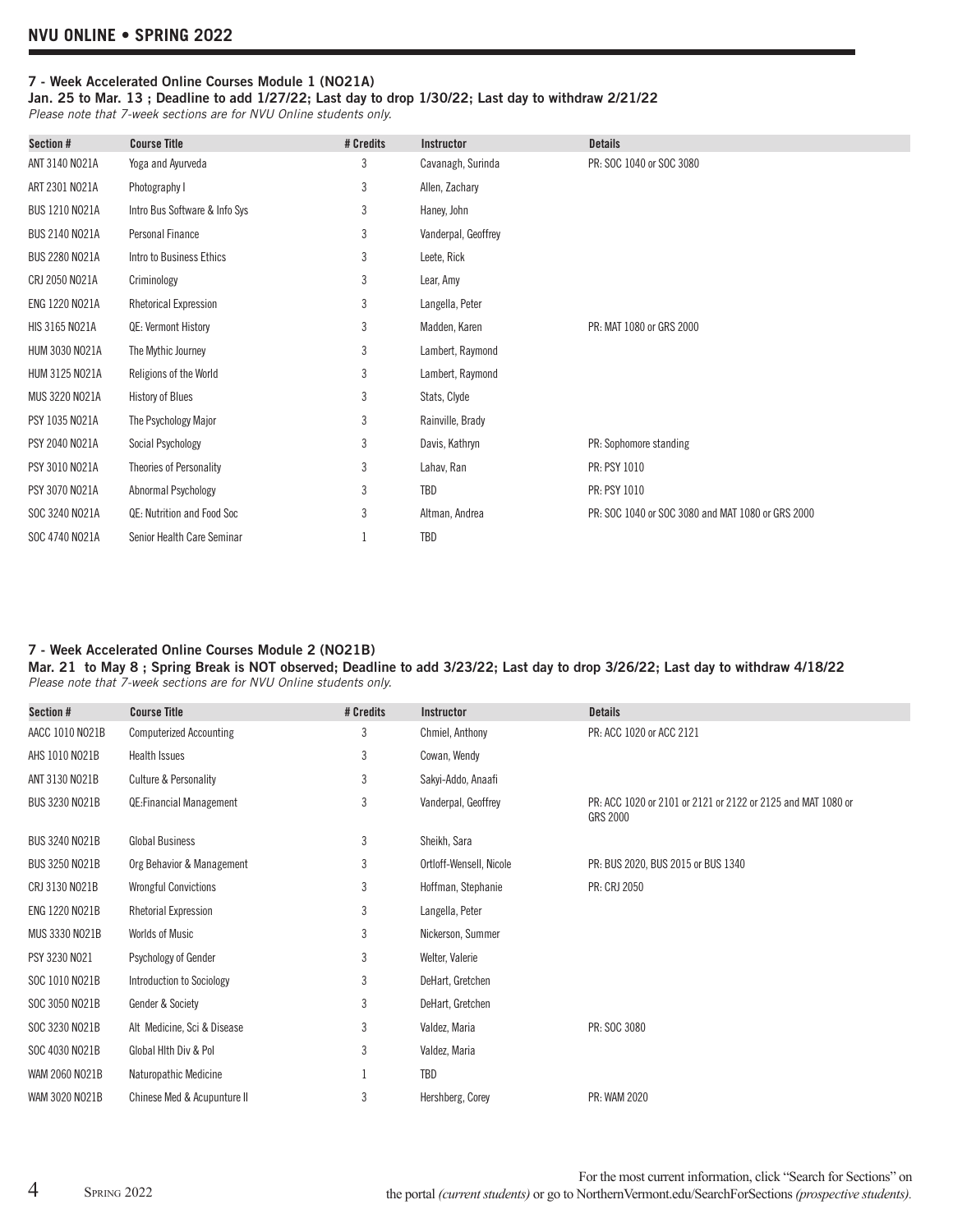### **Internships**

Students in wellness and alternative medicine, psychology, criminal justice, and business programs are required to complete an internship. Faculty supervisors are dedicated for each area to assist students with the process. Once a student has connected with the faculty supervisor in their area and identified an internship, they must complete an internship contract to be approved by the department chair. The deadline for having a completed contract signed by the faculty supervisor and ready for department approval is December 9 for spring internships and April 15 for summer internships.

| Section #      | <b>Course Title</b>                           | # Credits | <b>Instructor</b> | <b>Details</b>                                                                             |
|----------------|-----------------------------------------------|-----------|-------------------|--------------------------------------------------------------------------------------------|
| BUS-4810-NJ21K | Internship in Business                        | l to 12   | Leete. James      | PR: Internship contract required by first day of the semester; NVU Online<br>students only |
| PSY-4810-NJ21K | Internship in Psychology                      | l to 12   | Thorndike, Ted    | PR: Internship contract required by first day of the semester; NVU Online<br>students only |
| WAM-4810-NJ21K | Internship in Wellness & Alternative Medicine | 1 to 12   | Altman, Andrea    | PR: internship contract required by first day of the semester; NVU Online<br>students only |

### **Challenge Exam**

| Section #      | <b>Course Title</b> | # Credits | Instructor        | <b>Details</b>                                                                |
|----------------|---------------------|-----------|-------------------|-------------------------------------------------------------------------------|
| EDP-3999-NJ22K | Challenge Exam      |           | Thorndike, Edward | Fee: \$100: PR: None: Nov 30 is deadline to take the exam: deadline to add or |
|                |                     |           |                   | drop is                                                                       |

### **Graduation Standards**

| Section #     | <b>Course Title</b>                      | # Credits | Instructor         | <b>Details</b>                     |
|---------------|------------------------------------------|-----------|--------------------|------------------------------------|
| GRS-2000-NO21 | <b>Quantitative Reasoning Assessment</b> |           | Beattie, Amy       | PR: None: NVU Online students only |
| GRS-2000-NO21 | <b>Quantitative Reasoning Assessment</b> |           | Beattie, Amv       | PR: None: NVU Online students only |
| GRS-3000-NO21 | tilt                                     |           | Carter, T. Kent, L | PR: None; NVU Online students only |